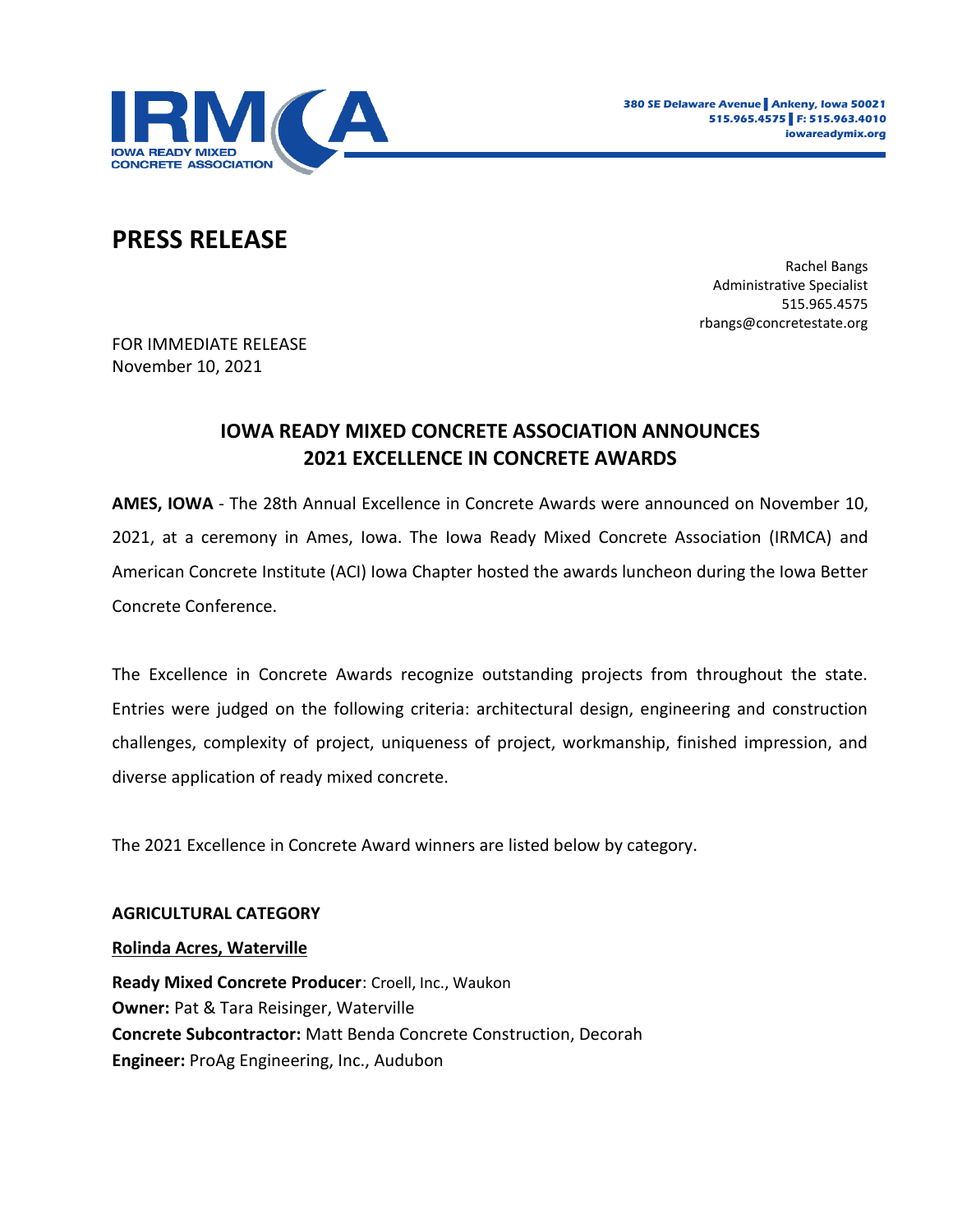Expanding into a larger dairy facility to meet the needs of a growing operation, this team helped Rolinda Acres build a top notch robotic dairy barn, massive waste storage structure, and large silage bunker. The barn accommodates future growth while meeting environmental regulations. The cowfriendly concrete in the over 98,000 SF dairy barn provides for dry, comfortable footing, and structurally sound flooring that will last for many years to come. The engineers, owners, and contractors worked hard each day to come up with a great plan to expand this progressive family farm while maintaining daily production with no leaks.

## **ABOVE-GRADE BUILDINGS CATEGORY**

## **Old Dominion Freight Line, Cedar Rapids**

**Ready Mixed Concrete Producer:** Croell, Inc., Cedar Rapids **Owner:** Old Dominion Freight Line, Thomasville, NC **General Contractor:** D.F. Chase, Inc., Nashville, TN **Concrete Subcontractor**: Jay-Ton Concrete Construction Co., Burlison, TN **Architect/Designer:** The Mollenkopf Design Group, LLC Nashville, TN **Engineer:** WMD Engineering Consultants, Inc. Bethlehem, GA

This project is a shipping terminal for Old Dominion Freight Lines. The building is a cast-on-site tilt up concrete structure with an open web joist and girder roof. The tilt up panels serve as load bearing shear walls and the buttress panels (thickened sections in two locations down the dock terminal) are used to handle shear. There are no interior columns on the project. This is a very concrete intensive facility. The floor slab is 6" thick slab on grade, the footings are 2ft by 16" thick continuous around the building, and there are several acres of concrete paving around the terminal to support the high volume of loaded long haul freight trucks. The use of concrete at this facility definitely lends to its efficiency and success!

## **LOW-RISE BUILDINGS CATEGORY**

## **Kum & Go #0185, Bondurant**

**Ready Mixed Concrete Producer**: CTI Ready Mix, Grimes **Owner:** Kum & Go, L.C., Des Moines **General Contractor:** The Hansen Company, Johnston **Concrete Subcontractors:** Concrete Technologies, Inc., Grimes **Architects/Engineer:** Civil Design Advantage, LLC, Grimes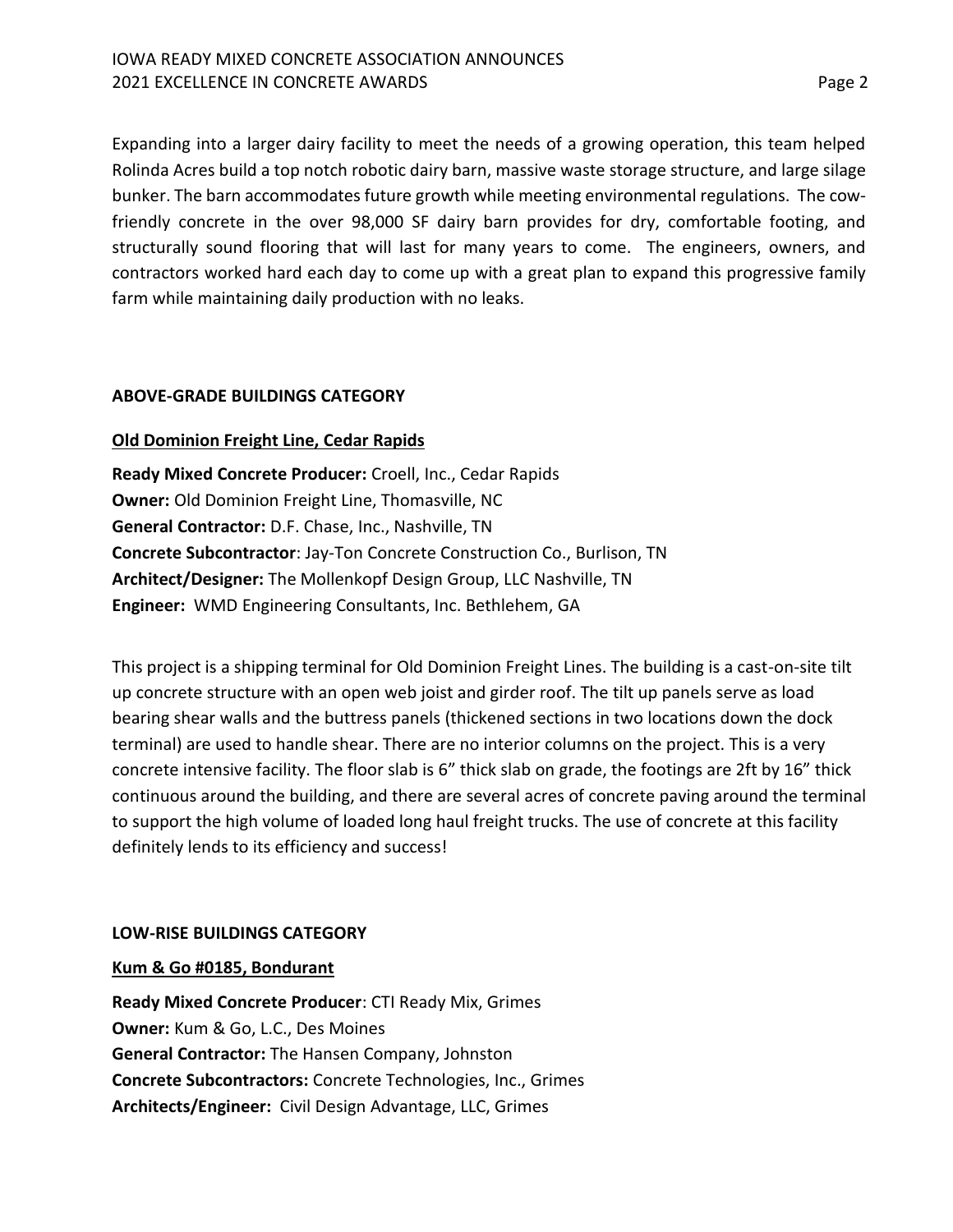The construction of the Kum & Go store in Bondurant was built to serve the growing development of the area due to new distribution centers, data centers, and community in general. The store floor slab finish provides better lighting reflection, allowing natural light to reflect off the polished floor and help keep the store well lit, increasing building energy efficiency. It boasts a clean and polished finish, joint layout and transition to the different areas within the store. The sidewalks around the perimeter of the store help provide clean and specious access from the parking area and fuel canopies. Architectural detail with a colored concrete sidewalk on the storefront helps distinguish pedestrian walkways versus the parking stalls. Exterior joint layouts have clean, straight lines that help the site look organized. The location and easy access in and out of this convenient and appealing Kum & Go is sure to meet the needs of the Bondurant community as well as travelers off of US 65 for years to come.

#### **MID-RISE BUILDINGS CATEGORY**

## **Stark Performance Center (ISU Sports Peformance Center), Ames**

**Ready Mixed Concrete Producer:** Manatt's, Inc., Ames **Owner:** ISU Facilities Planning and Management, Ames **General Contractor:** Neumann Brothers, Inc., Des Moines **Concrete Subcontractor:** Jensen Builders, Ltd., Des Moines **Architects/Designer:** Substance Architecture, Des Moines **Engineer:** Snyder & Associates, Inc., Ankeny

A project 5 years in the making has finally come to fruition for Cyclone student-athletes. The site work consisted of new construction and renovation of a mixed-use development with the construction of a 144,795 square-foot, four-story above grade educational facility. It is designed to be an efficient one-stop shop for student-athletes. This project includes a laundry list of amenities including an academic and student affairs center, sports medicine, as well as strength & conditioning for multiple sports, a commons area, dining facility and sports nutrition center. The building boasts a sprawling outdoor concrete plaza area as well as beautiful polished concrete floors on the upper level with interior finishes that are second to none. This state-of-the-art facility has it all, and is sure to be a place of enrichment and success for all who enter its doors.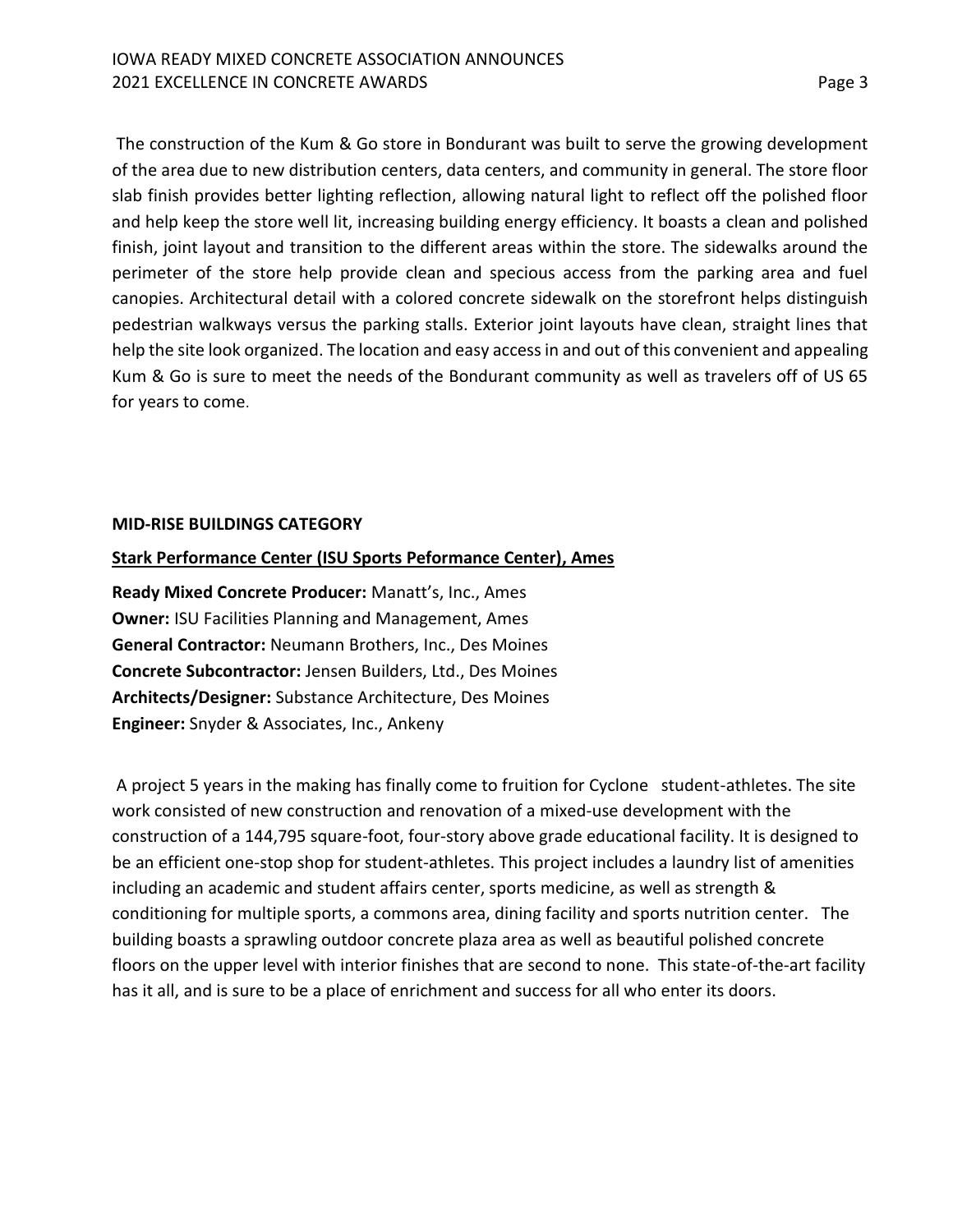#### **COMMERCIAL/INDUSTRIAL DECORATIVE CATEGORY**

#### **Veterans Memorial Site Improvements, Dubuque**

**Ready Mixed Concrete Producer:** BARD Materials, Dubuque **Owner:** City of Dubuque **General Contractor:** Conlon Construction, Dubuque **Concrete Subcontractors:** Taylor Construction, Inc., New Vienna; Manders Quality Concrete, Dubuque; D & D Superior Concrete Construction, Dubuque **Architect/Designer:** RDG Planning & Design, Dubuque **Engineer:** WHKS & Co., East Dubuque, IL

The Veterans Memorial Plaza originally opened in 2009 and included a curved wall dedicated to the branches of service and the wars they served. In 2021, a \$3.2 million dollar improvement project was completed which sought to honor all veterans by unifying and enhancing all existing nearby memorials. It includes a new memorial composed of a decorative swirling concrete path that transforms into an elevated boardwalk extending from the Veterans Memorial Plaza to over the pond. The colored concrete leads to a circular landing that contains a stainless-steel sculpture at the end of the boardwalk. The concrete plaza incorporates memorial pavers and monuments nestled amongst an inviting landscape. At night, subtle colorful lighting honors veterans and adds prominence to the memorial. A wonderful tribute to our fallen heroes.

## **PARKING AREAS/DRIVES (<1,000 CY) CATEGORY**

#### **Jackson County Regional Health Center, Maquoketa**

**Ready Mixed Concrete Producer:** Manatt's, Inc., Maquoketa **Owner:** Jackson Co. Regional Health Center/Genesis Health Systems **General Contractor:** J.H. Findorff & Son, Inc., Madison, WI **Concrete Subcontractor:** CDMI Concrete Contractors, Inc., Port Byron, IL **Architect:** BWBR Architects, Inc., St. Paul, MN **Engineer:** Shive-Hattery, Inc., Moline, IL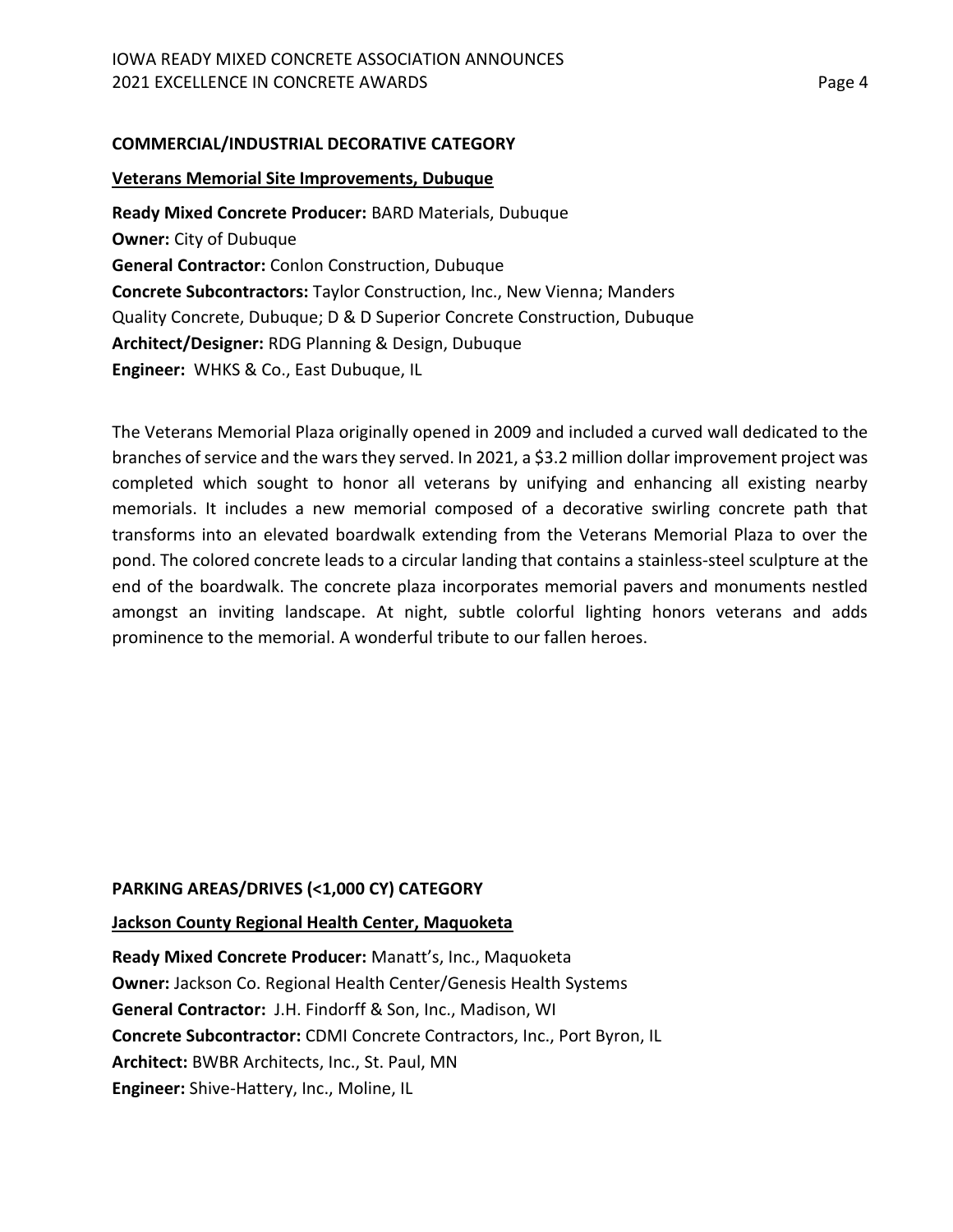The Jackson County Regional Health Center's new facility is conveniently located right off of highway 61 on the south side of Maquoketa. Construction began on this new \$26 million state of the art facility in late 2019 and will service the city of Maquoketa, the citizens within Jackson County and the surrounding area. This new facility replaces an aging facility that was designed for more inpatient stays, leaving much of the older facility unused. As noted by Jackson Co. Regional Health Center, advances in health care have allowed more outpatient treatments to be performed, thus not requiring as many inpatient rooms. The concrete parking areas and drives of this facility are equally as pristine as the building itself. The clean lines and quality craftsmanship of the lots, drives, ambulance garages and loading docks are aesthetically appealing, functional, and will sustain this health center for years to come.

## **PARKING AREAS/DRIVES (>1,000 CY) CATEGORY**

## **Forest Grove Elementary, Bettendorf**

**Ready Mixed Concrete Producer:** Manatt's, Inc., Eldridge & Bettendorf **Owner:** Pleasant Valley Community School District, Bettendorf **General Contractor:** Tricon Construction Group, Dubuque **Concrete Subcontractor:** CDMI Concrete Contractors, Port Byron, IL **Designer/Engineer:** FRK Architects & Engineers, West Des Moines

This 1,270 CY parking lot services the Forest Grove Elementary School to accommodate the growing needs of Bettendorf and the Pleasant Valley Community School District. With site work and construction taking place for nearly 2 years, the paving was started in November of 2020 and completed in May of 2021. The forward thinking of the district in planning and implementing expansion to support the residential grown of NE Bettendorf was instrumental in the construction of this new elementary school. The clean lines and ample space of this well-designed parking lot will serve the needs of this community for generations to come.

## **INFRASTRUCTURE-RECREATIONAL CATEGORY**

## **Lauridsen Skatepark, Des Moines**

**Ready Mixed Concrete Producer:** Liberty Ready Mix, Urbandale; Concrete Supply, Inc., Des Moines **Owner:** Polk County Conservation Board, Granger **General Contractor/Designer:** California Skateparks, Upland, CA **Concrete Subcontractor:** The Concrete Contracting Co., Inc., Grimes; Jensen Construction Co, DSM **Engineer:** Snyder & Associates, Inc., Ankeny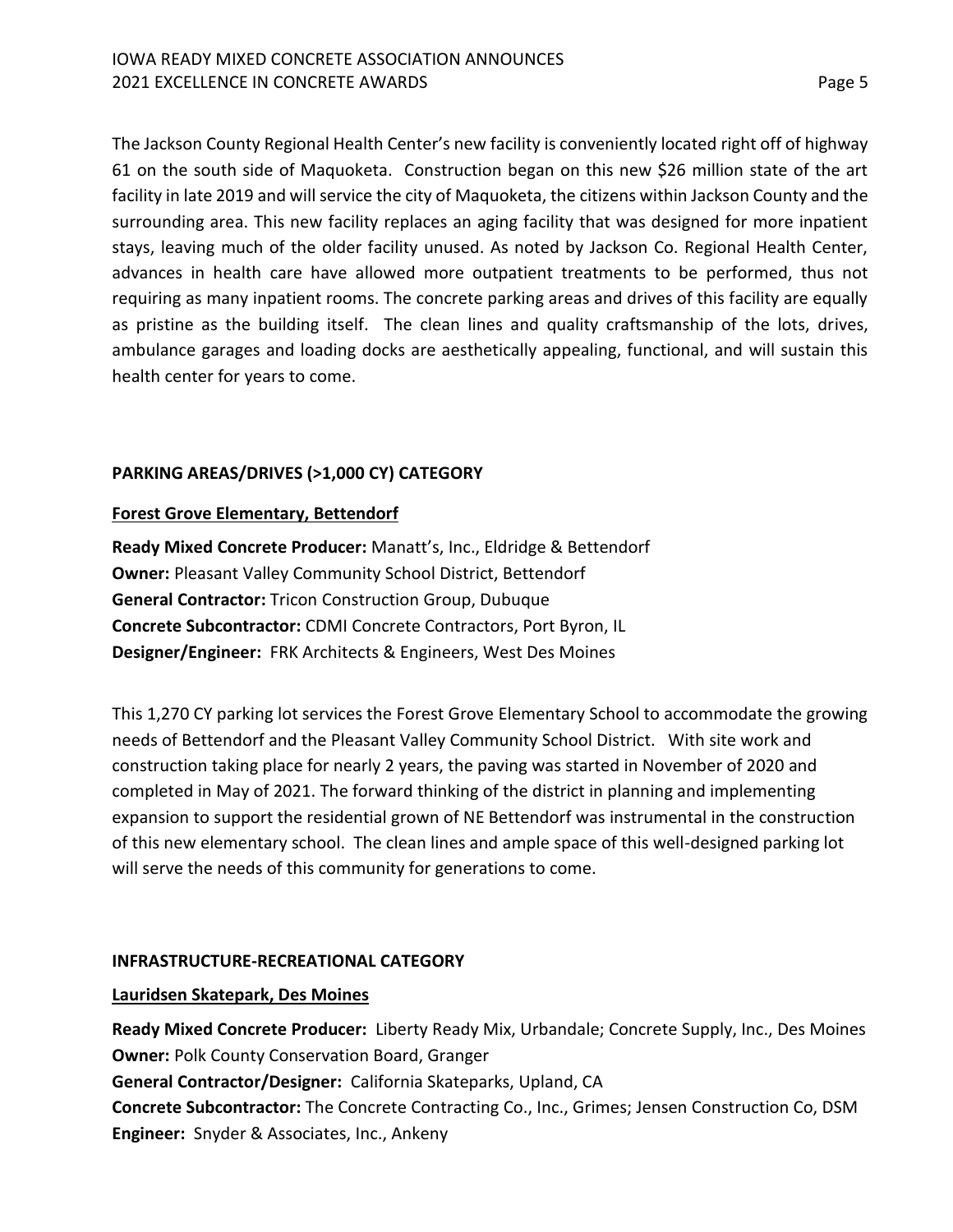The Lauridsen Skatepark contains many elements including a total of 88,000 square feet of skateable terrain, making it the largest skatepark in the United States. A two-tiered, 300-foot, downhill snakerun includes banks, stairs, rails, and ledges. Pools and skate bowls ranging from 3-9 feet accommodate elements for beginners through advanced skaters. The entire facility is designed for a mix of uses- skateboarding, biking, and scooters with architecture specifically tailored to each individual sport. This Olympic level skatepark (that hosted the Dew Tour Olympic trials in 2021) requires near perfection in design and construction of the concrete elements of the park. The finishes are critical for performance and safety, therefore the tolerances are much tighter than typical concrete work. In addition to the precise surface conditions, color was added to the skatepark elements to provide a contrast to the rest of the promenade flatwork. From the footings and retaining walls, to the platform and surrounding walkways, this park is a recreational asset to the thriving city of Des Moines.

#### **INFRASTRUCTURE-STRUCTURES CATEGORY**

#### **I-74 WB Iowa Viaduct Bridge, Bettendorf**

**Ready Mixed Concrete Producer:** Hahn Ready Mix, Davenport **Owner:** Iowa DOT, Ames **General Contractor/Concrete Subcontractor:** Helm Civil, East Moline, IL **Architect/Engineer:** Benesch, Chicago, IL

This project is the WB Iowa Viaduct for the new I-74 bridge in the Quad Cities. Taken together, all the projects in the I-74 corridor are the largest undertaking by the Iowa DOT in its history, in terms of dollars. It consisted of construction of the WB mainline bridge, on and off ramps, demolition of roughly 25 spans of existing viaduct, and various roadwork, sewer, and electrical work. A majority of the projects will have public access and parks underneath, so appearance of the substructure concrete was important. Obtaining consistency with the appearance of the mixes throughout the duration of the project was critical. This included pours over a span of 3 years and in all seasons of weather. The column design is a unique, 3–dimensional, crossing "Y" pier column shape throughout the corridor. Self-Consolidating Concrete mixes were used for all columns to create an unblemished smooth surface. The finished appearance and mixes had to be as consistent as possible over 5 projects spanning two DOTs. Overall, this project is nothing less than amazing in both size and structure for our state's infrastructure.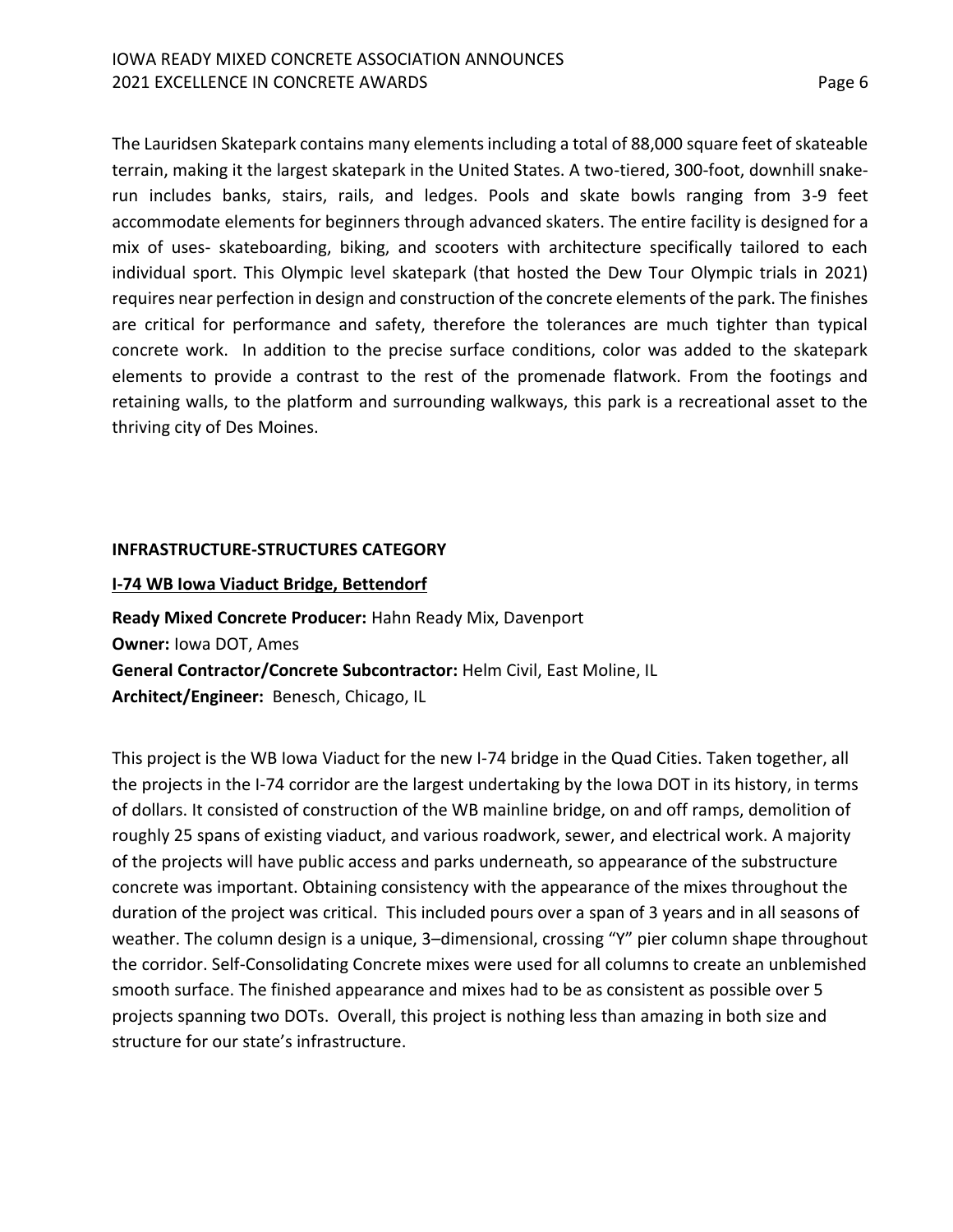## **RECREATIONAL TRAILS CATEGORY**

#### **Ashworth Drive Trail, Waukee**

**Ready Mixed Concrete Producer:** CTI Ready Mix, Grimes **Owner:** City of Waukee **General Contractor/Concrete Subcontractor:** Concrete Technologies, Inc., Grimes **Engineer:** Shive-Hattery, Inc., West Des Moines

This trail runs along all four quadrants of the newly improved intersection of Ashworth Drive, Warrior Lane and Northview Drive. Engineers were tasked with developing a way to offer a safe and efficient travel-way for both traffic and pedestrians near the Waukee schools in the heart of Waukee. What was once a 5-way intersection is now a safe and better traffic flowing roundabout. Finishes were accounted for with great detail when it came to the different surfaces, roads, trails and roundabout formed walls. The connecting recreational trails that run in each direction are set alongside aesthetically pleasing features of landscape and seat walls. This improvement and expansion project provides the residents of Waukee a safe and user-friendly way to travel along this corridor and enjoy the beauty of this growing community.

#### **RESIDENTIAL DECORATIVE CATEGORY**

#### **Tucker Pool & Backyard Environment, Iowa City**

**Ready Mixed Concrete Producer:** Hawkeye Ready-Mix, Inc., Iowa City **Owners:** Richard & Buffie Tucker, Iowa City **GC/Concrete Subcontractor:** Power Concrete Construction & Design Center, North Liberty **Pool Contractor:** Pool Tech, Cedar Rapids **Engineer:** Shoemaker & Haaland, Coralville

The newly renovated backyard design of this project was created to make the new freeform concrete pool appear to be shelved into the spacious yard area. The sloping yard allowed the project to incorporate numerous elevation changes with elegant stamped concrete steps, raised pool decks, as well as elegant stone retaining walls. A winding pathway leads to the entrance of the backyard which incorporates decorative concrete stoops and patios. Guests are greeted by roman slate seamless stamped concrete steps and pathways to the pool deck areas. The upper raised pool deck has two custom architectural colored concrete caps shaped to follow the flow of the pool area. The pool house outdoor kitchen & bar features polished concrete countertops as well as concrete block columns. From the water features, to the sun shelf, and everything in between, this exquisitely detailed and finished backyard literally leaves no stone unturned!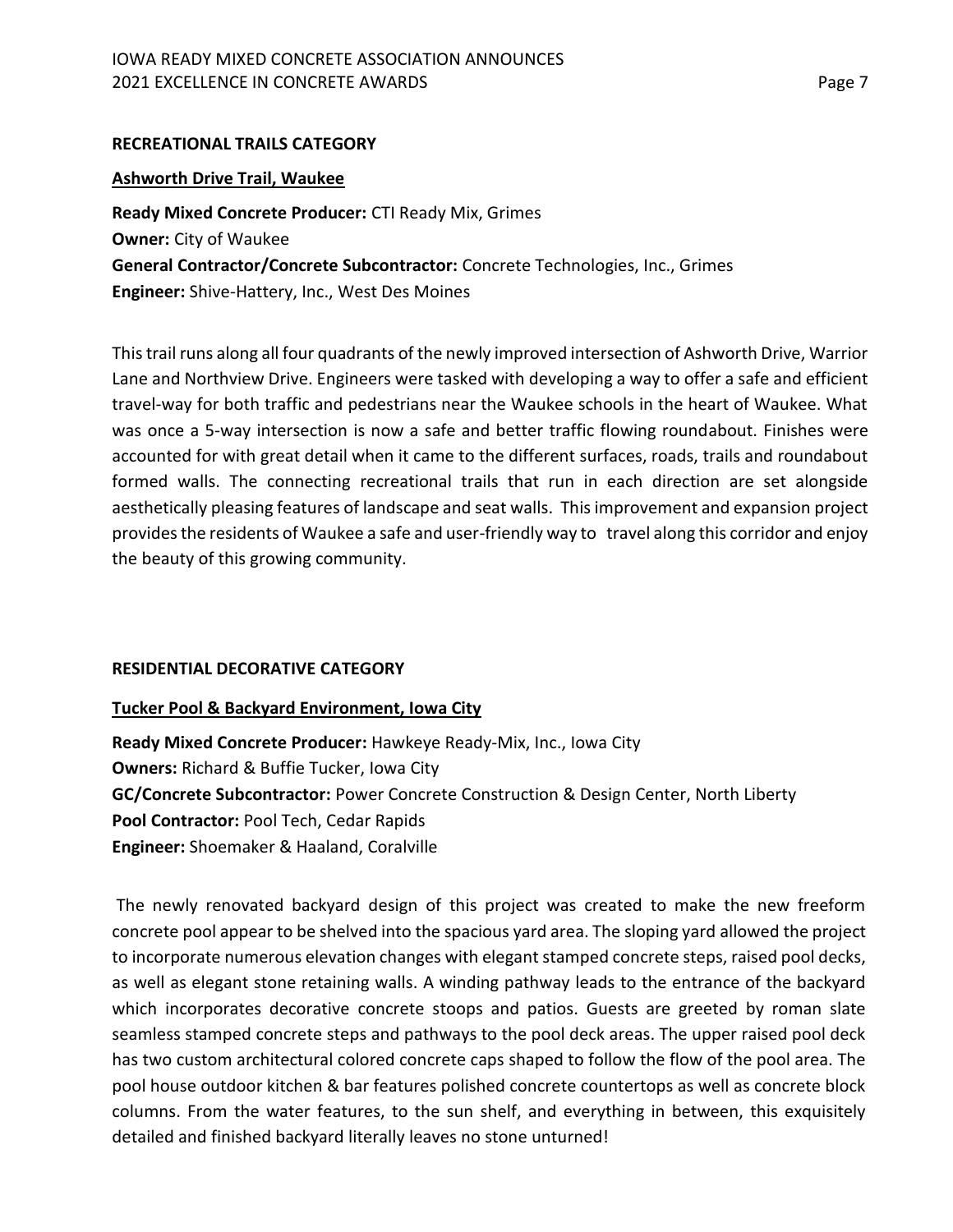## **STREETS & INTERSECTIONS CATEGORY**

#### **University Avenue Phase 2, Waterloo**

**Ready Mixed Concrete Producer:** Benton's Ready Mixed Concrete, Cedar Falls **Owners:** City of Waterloo **General Contractor:** Peterson Contractors, Inc., Reinbeck **Concrete Subcontractor:** Owen Contracting, Inc., Cedar Falls **Architect/Engineer:** AECOM Technical Services, Inc., Waterloo

University Avenue formerly served as US Hwy 218, was transferred to the city to transform the corridor into a "complete street" with a multi-use path, sidewalks, landscaping, and bus/transit accommodations. The majority of University Avenue is a 4-lane divided urban arterial, however, Phase 2 also included a 5-lane portion with a two-way left turn-lane. Some of the project enhancements include ADA crosswalks, ramps and turning squares, bus stops and median caps. The reconstruction project has also incorporated stamped, colored, and textured concrete into the project aesthetics. Median caps have colored and textured concrete waves matching the median plantings. The colored and textured crosswalks improve pedestrian safety by drawing more driver attention to their locations. These enhancements have had a great impact on the corridor and has started to revitalize University Avenue.

## **INNOVATIVE CONCRETE**

#### **Glow In The Dark Trail, Vinton**

**Ready Mixed Concrete Producer:** Manatt's, Inc., Vinton **Owner:** City of Vinton **General Contractor:** Brian Miller Excavating, LLC, Marengo **Concrete Subcontractor:** Baker Enterprises, Inc., Waverly **Designer/Engineer:** Shive-Hattery, Inc., Cedar Rapids

The city of Vinton is now home to a two mile glow-in-the-dark trail, the longest glow-in-the-dark trail in the United States. The two-mile stretch looks like a regular path by day except for 3,000 pounds of glow stones cast into the path. The glow stones run on solar power and after only 15 minutes of charge, it lights the path for 15 hours. The trail's novelty reflects the man who championed it. Nathan Hesson was on the Vinton City Council and was a huge supporter of the trail. In January, he died at the age of 37. The trail is named in his honor and is also referred to as "Nathan's Miles". This unique trail is a big draw to the community, attracting people from hours away to come enjoy a nighttime stroll. Its impact is fantastic for local businesses and overall economic development. Next time you are near Vinton, it is definitely worth a visit!